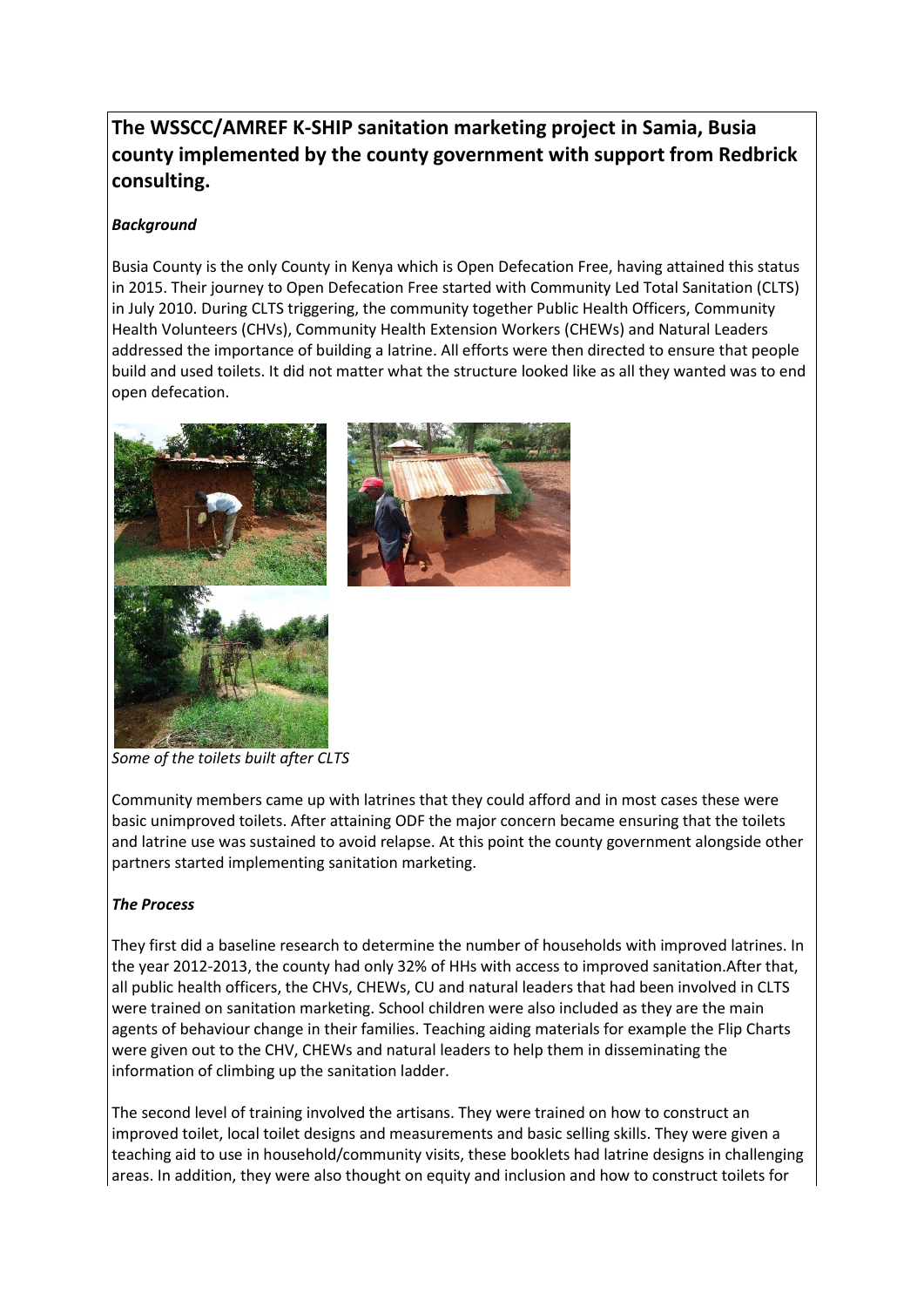people living with disabilities. Demonstration sites where community were to learn from were established. In the four wards in Samia Sub-county, each had a demonstration site. One of the two toilets always was for the socially excluded for example the old, sick, expectant women and small children.



*One of the demonstration site in Samia subcounty*

"With the new programme, sanitation marketing; we now become sanitation officers" says Mr. Tom Emodia, public health officer, Samia-Sub county. They started persuading people through organizing forums and they involved all stakeholders in the community. They informed people that it was no longer about 'BORA CHOO' which loosely translates to "better a toilet" as they had early indicated in CLTS. Their slogan had now changed to 'CHOO BORA' ("a better toilet"). They keenly and passionately explained to the community the importance of having improved latrines citing examples such as privacy and reduced fecal related diseases.

When a group or individual is ready to construct an improved latrine, they are referred to a trained artisan where they negotiate prices on their own. The PHOs supervise to ensure that constructed/renovated toilets meet the standards defined. Upon completion of every improved latrine, the PHO in charge of the ward receives a stipend of ksh.1000 (10USD) as an incentive from the county government. Each PHO is given a target of 700 latrines to improve in a year.

As the implementation of SanMark progresses it has become clear that not all homesteads willing to construct improved latrines have the ability to do so. AMREF, a local NGO, and the Busia County Government provide support to these households by giving them a brick making machine used for making the makiga bricks. The machine is made available around different villages where homesteads organize themselves in groups of ten or more and requested for the machine to make their own bricks. The bricks are made using clay soil, which is locally available, mixed it cement. A bag of cement is mixed with five wheelbarrows of clay. This makes between 100-125 bricks. Compared to burnt bricks, which was previously used, this is remarkably cheaper. A complete improved latrine requires about 350 bricks.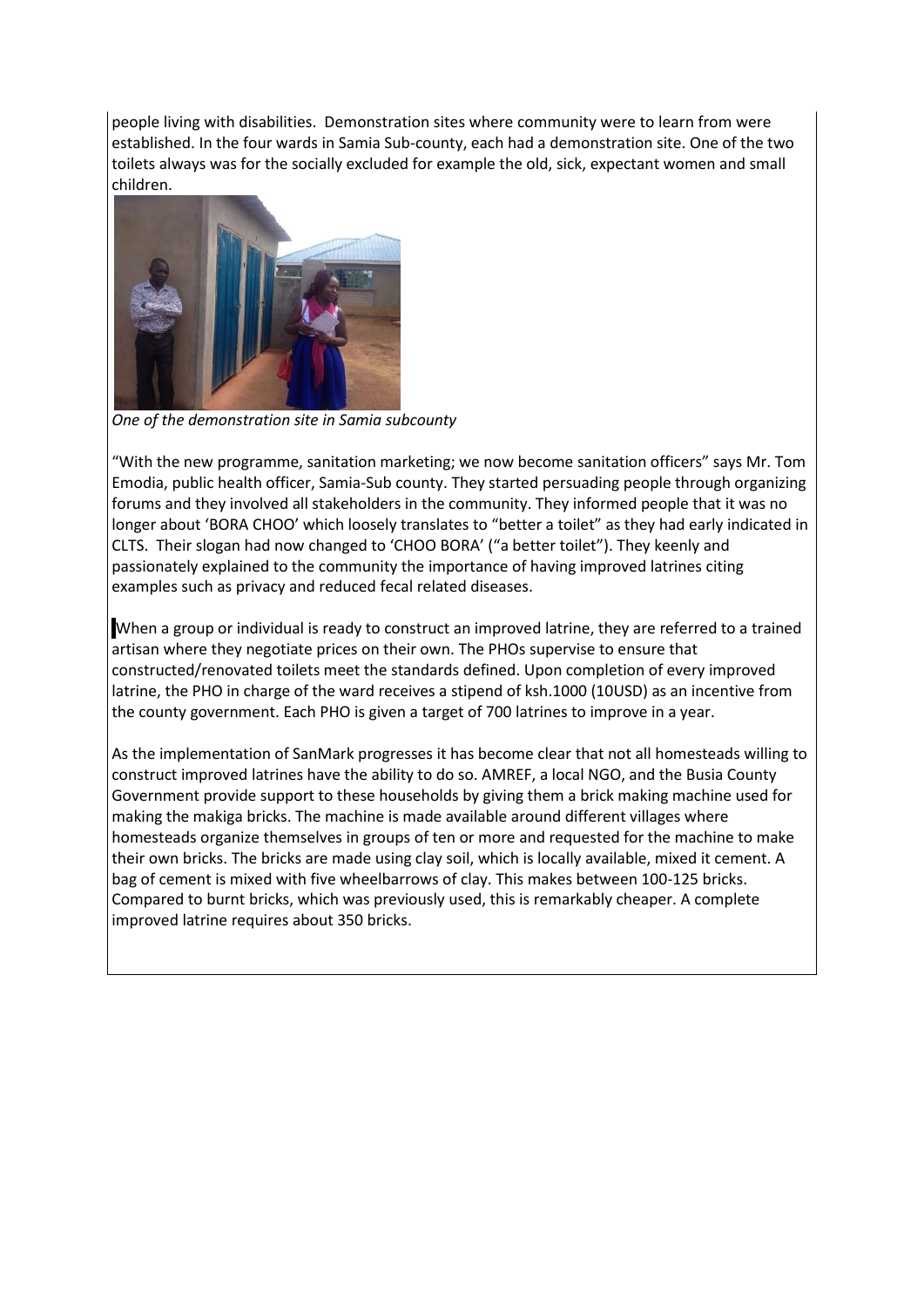

*Improved latrines made from Makiga bricks*

In Luchululo sub-location, CHVs make the Makiga bricks as an income generating activity.Each brick sells at 10 cents of a dollar (Kes.12). The project also connects households to the Micro- Finance Institutions- ECLOF and Sidian bank. The banks provide microloans for building up an improved latrine to be repaid over affordable periods of time.

The Busia project promotes six types of sanitation options to enable latrine improvement: A single door latrine made wholly of iron sheets; simple latrine with walls made of makiga bricks, this could be attached to bathroom; concrete and PVC slabs; plastic vent pipe to control flies and smell; septic tanks and sewage lines products promoted majorly in Busia town; and VIP toilet majorly suited for rural and peri-urban areas.

Explaining the features, benefits and cost of each product is a key element in enabling the homesteads to choose what they like and can afford.

Mr Ambrose Fwamba, the County Public Health Officer Busia County during an interview said that he felt that people need to be introduced to improved sanitation from the beginning " *it does not make any sense to wait for them to build basic latrines then after sometime you again tell them to demolish and climb up sanitation ladder. Some people in the community have the ability to build improved once and therefore disseminating such information once will be quite effective for them"*  In his opinion the reason most people hadn't integrated the two from the beginning was because the process of SanMark had not been well defined at the time of starting to implement CLTS. "*The integration is very possible when CLTS includes Sanitation Marketing. For example, if the CLTS training is for five days, just add three more days for Sanitation Marketing for the same team. These will enable them to approach CLTS having SanMark in mind.*" Mr Fwamba says.

Politics can also help sanitation grow, not only at the policy formulation level but also at the action point. CLTS guided that there is no subsidy but from his experience with Busia County, Mr. Fwamba concludes that subsidy is not wrong. Involving the politicians in SanMark for example the Member of County Assembly has worked out for Busia whereby they buy cement for the communities through the use of Community Development Fund.